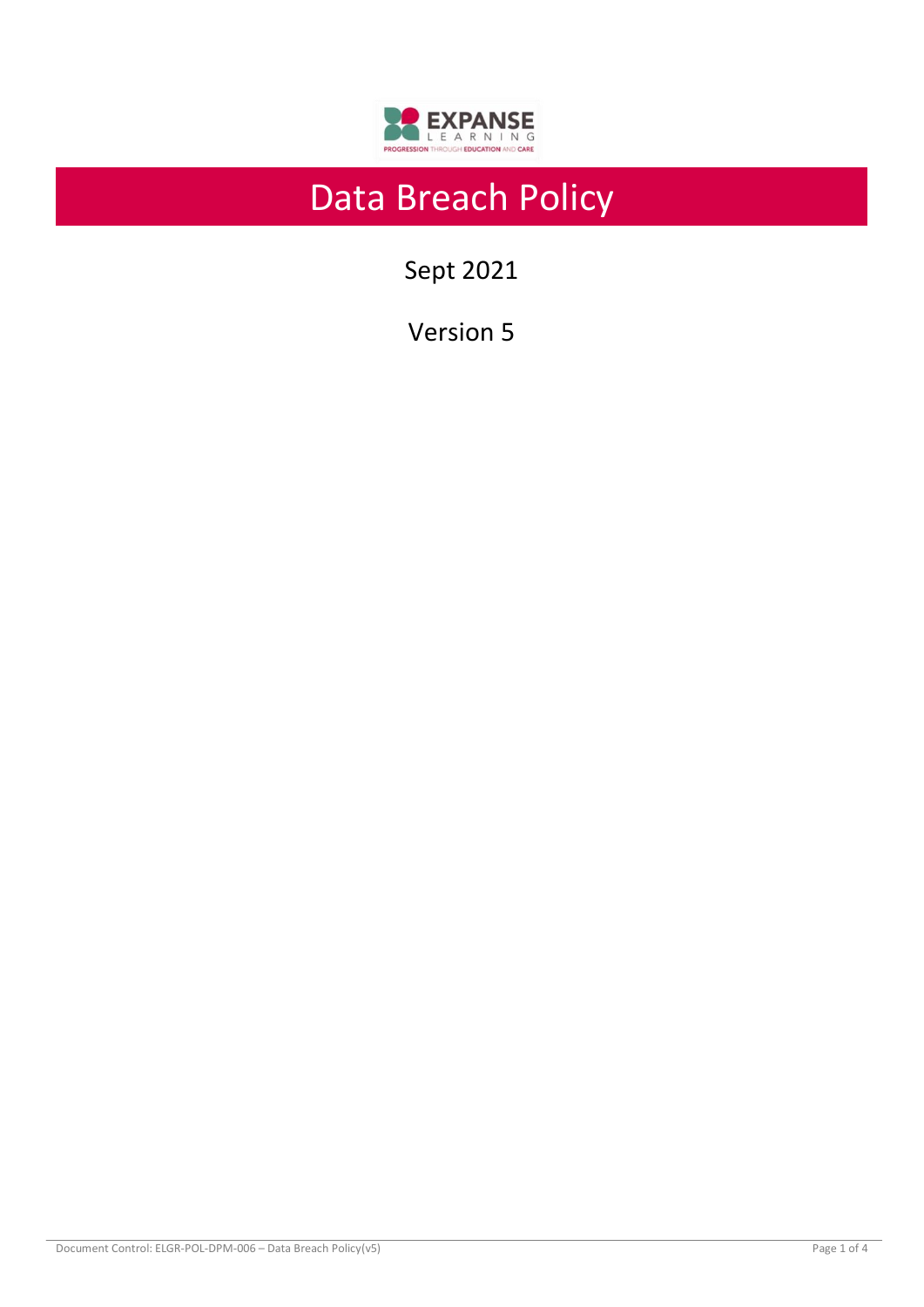# **1. Scope**

This policy applies to all staff at Expanse Learning and its purpose is to provide guidance in the event of a data breach within the company.

This procedure is based on [guidance on personal data breaches](https://ico.org.uk/for-organisations/guide-to-the-general-data-protection-regulation-gdpr/personal-data-breaches/) produced by the ICO.

#### **2. On finding a breach**

On finding or causing a breach, or potential breach, the staff member or data processor must immediately notify the DPO.

The DPO will investigate the report and determine whether a breach has occurred. To decide, the DPO will consider whether personal data has been accidentally or unlawfully:

- o Lost
- o Stolen
- o Destroyed
- o Altered
- o Disclosed or made available where it should not have been
- o Made available to unauthorised people

#### **3. Role of Data Protection Officer (DPO)**

The name and contact details of the DPO:

# Karl Wane Director T: 01942 877715 M: 07885 205711 E[: karl.wane@expansegroup.co.uk](mailto:karl.wane@expansegroup.co.uk)

The DPO will:

- o alert the CEO and the chair of governors
- make all reasonable efforts to contain and minimise the impact of the breach, assisted by relevant staff members or data processors where necessary. *(Actions relevant to specific data types are set out at the end of this procedure).*
- $\circ$  assess the potential consequences, based on how serious they are, and how likely they are to happen
- o work out whether the breach must be reported to the ICO. This must be judged on a case-by-case basis.
- $\circ$  consider whether the breach is likely to negatively affect people's rights and freedoms, and cause them any physical, material or non-material damage (e.g. emotional distress), including through:
	- *Loss of control over their data*
	- *Discrimination*
	- *Identify theft or fraud*
	- *Financial loss*
	- *Unauthorised reversal of pseudonymisation (for example, key-coding)*
	- *Damage to reputation*
	- *Loss of confidentiality*
	- *Any other significant economic or social disadvantage to the individual(s) concerned. If it's likely that there will be a risk to people's rights and freedoms, the DPO must notify the ICO.*
- o document the decision (either way), in case it is challenged at a later date by the ICO or an individual affected by the breach. Documented decisions are stored in the Data Breach Log on DatabridgeMIS (Restricted Access)
- o Where the ICO must be notified, the DPO will do this via the ['report a breach' page of the ICO website](https://ico.org.uk/for-organisations/report-a-breach/) within 72 hours. As required, the DPO will set out:
	- *A description of the nature of the personal data breach including, where possible:*
	- *The categories and approximate number of individuals concerned*
	- *The categories and approximate number of personal data records concerned*
- o A description of the likely consequences of the personal data breach
- $\circ$  A description of the measures that have been, or will be taken, to deal with the breach and mitigate any possible adverse effects on the individual(s) concerned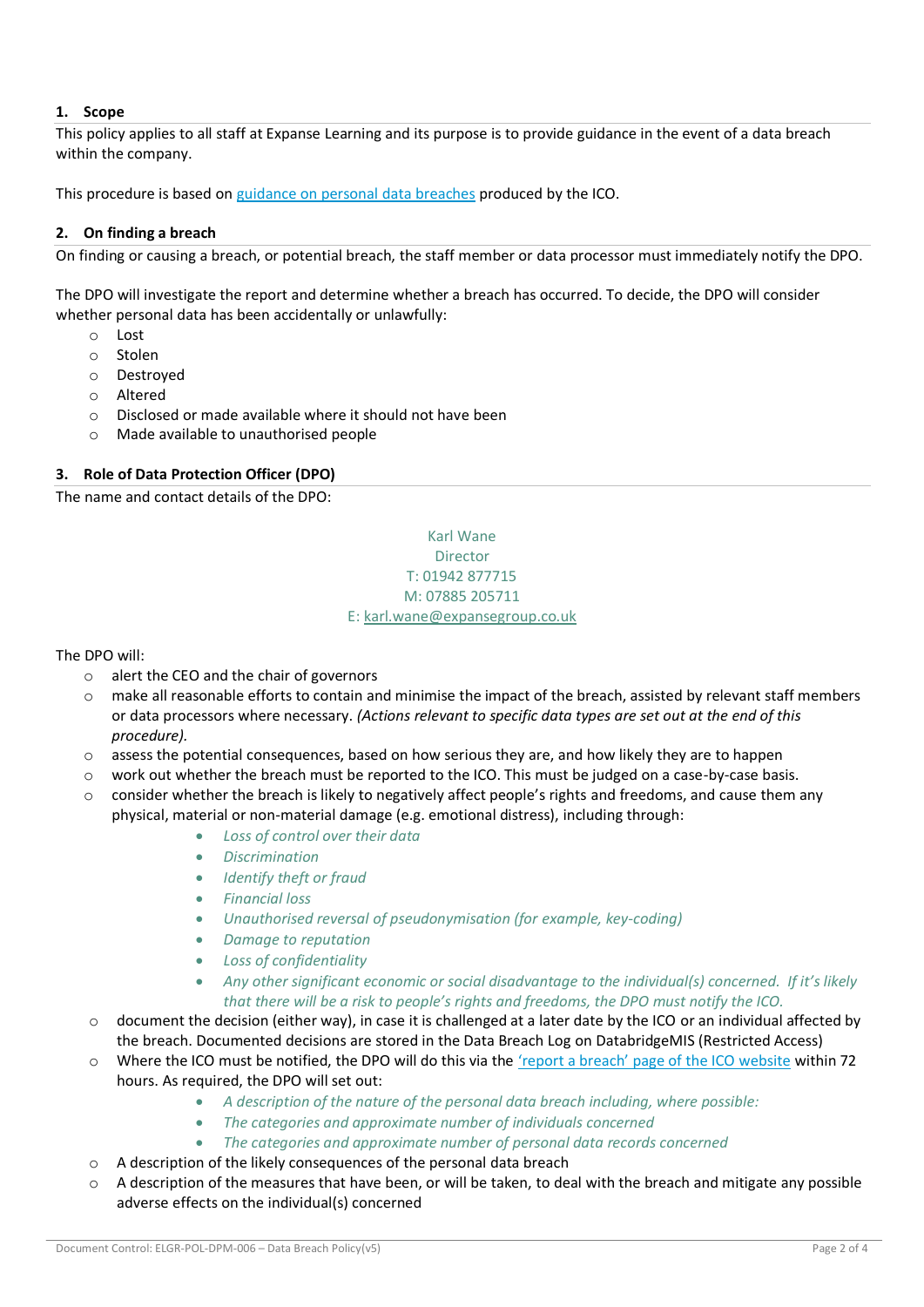- $\circ$  If all the above details are not yet known, the DPO will report as much as they can within 72 hours. The report will explain that there is a delay, the reasons why, and when the DPO expects to have further information. The DPO will submit the remaining information as soon as possible
- o The DPO will also assess the risk to individuals, again based on the severity and likelihood of potential or actual impact. If the risk is high, the DPO will promptly inform, in writing, all individuals whose personal data has been breached. This notification will set out:
	- *The name and contact details of the DPO*
	- *A description of the likely consequences of the personal data breach*
	- *A description of the measures that have been, or will be, taken to deal with the data breach and mitigate any possible adverse effects on the individual(s) concerned*
	- *The DPO will notify any relevant third parties who can help mitiaate the loss to individuals for example, the police, insurers, banks or credit card companies*
	- *The DPO will document each breach, irrespective of whether it is reported to the ICO. For each breach, this record will include the:*
	- *Facts and cause*
	- *Effects*
	- *Action taken to contain it and ensure it does not happen again (such as establishing more robust processes or providing further training for individuals)*
	- *Records of all breaches will be stored on Expanse Learning OneDrive Folder (Controlled access).*
	- *The DPO and CEO will meet to review what happened and how it can be stopped from happening again. This meeting will happen as soon as reasonably possible*

### **4. Actions to minimise the impact of data breaches**

We will take the actions set out below to mitigate the impact of different types of data breach, focusing especially on breaches involving particularly risky or sensitive information. We will review the effectiveness of these actions and amend them as necessary after any data breach.

### **5. Sensitive information being disclosed via email (including safeguarding records)**

- If special category data (sensitive information) is accidentally made available via email to unauthorised individuals, the sender must attempt to recall the email as soon as they become aware of the error
- o Members of staff who receive personal data sent in error must alert the sender and the DPO as soon as they become aware of the error
- $\circ$  If the sender is unavailable or cannot recall the email for any reason, the DPO will ask the ICT department to recall it
- $\circ$  In any cases where the recall is unsuccessful, the DPO will contact the relevant unauthorised individuals who received the email, explain that the information was sent in error, and request that those individuals delete the information and do not share, publish, save or replicate it in any way
- $\circ$  The DPO will ensure we receive a written response from all the individuals who received the data, confirming that they have complied with this request
- $\circ$  The DPO will carry out an internet search to check that the information has not been made public; if it has, we will contact the publisher/website owner or administrator to request that the information is removed from their website and deleted
- $\circ$  Non-anonymised pupil exam results or staff pay information being shared with governors
- $\circ$  A Company laptop containing non-encrypted sensitive personal data being stolen, lost or hacked

### **6. Monitoring arrangements**

This policy will be reviewed every 12 months but can be revised as needed.